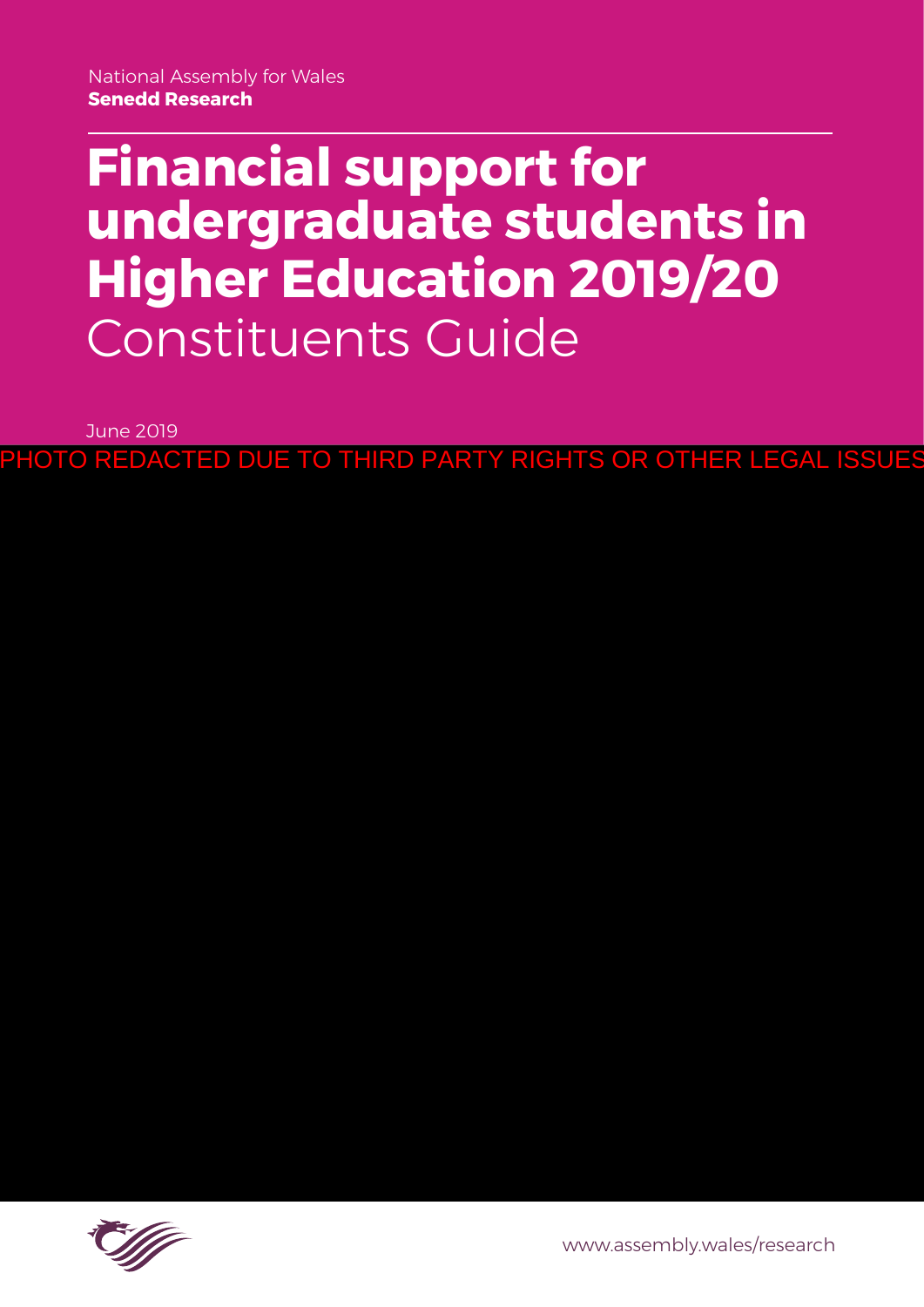The National Assembly for Wales is the democratically elected body that represents the interests of Wales and its people, makes laws for Wales, agrees Welsh taxes and holds the Welsh Government to account.

National Assembly for Wales **Senedd Research**

[www.assembly.wales/research](http://www.assembly.wales/research)

An electronic copy of this document can be found on the National Assembly website: **www.assembly.wales/research**

Copies of this document can also be obtained in accessible formats including Braille, large print, audio or hard copy from:

**Senedd Research National Assembly for Wales Tŷ Hywel Cardiff Bay CF99 1NA**

Tel: **0300 200 6295** Email: **[Sara.Moran@Assembly.Wales](mailto:Sara.Moran%40Assembly.Wales?subject=)** Twitter: **[@SeneddResearch](http://www.twitter.com/@SeneddResearch)** Blog: **[SeneddResearch.blog](http://SeneddResearch.blog)** LinkedIn: **[Senedd Research, National Assembly for Wales](https://www.linkedin.com/company/senedd-research-national-assembly-for-wales)**

### **© National Assembly for Wales Commission Copyright 2019**

The text of this document may be reproduced free of charge in any format or medium providing that it is reproduced accurately and not used in a misleading or derogatory context. The material must be acknowledged as copyright of the National Assembly for Wales Commission and the title of the document specified. **Authors:**  Sara Moran



# **Financial support for undergraduate students in Higher Education 2019/20** Constituents Guide

June 2019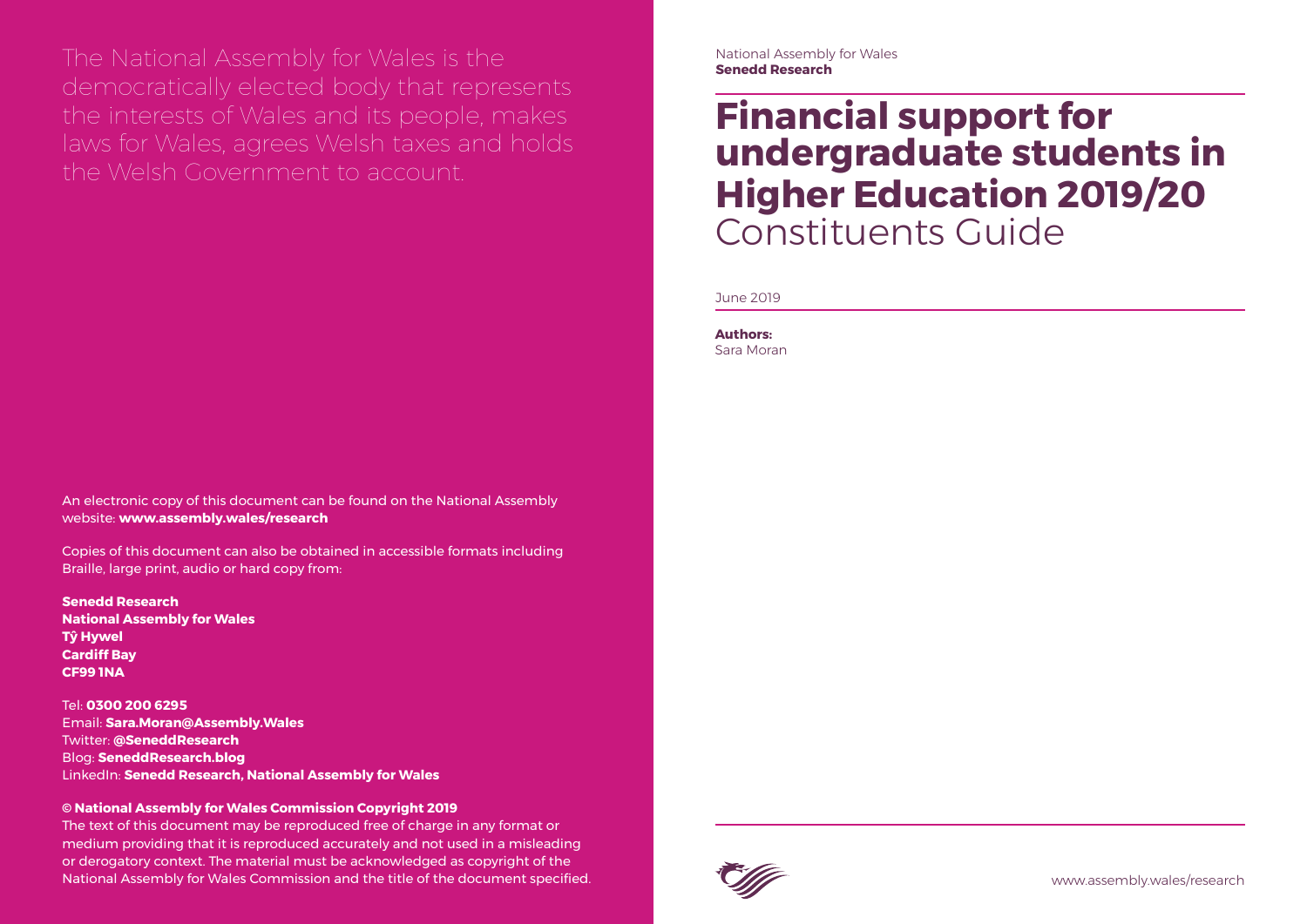## Contents

| Student Finance for Welsh students studying in the EU 5 |
|---------------------------------------------------------|
|                                                         |
|                                                         |
|                                                         |
|                                                         |
|                                                         |
|                                                         |
|                                                         |
|                                                         |
|                                                         |
|                                                         |
|                                                         |

| Welsh Partial Cancellation Policy of Maintenance Loan12         |  |
|-----------------------------------------------------------------|--|
| What help is available for part-time study? 13                  |  |
|                                                                 |  |
|                                                                 |  |
|                                                                 |  |
|                                                                 |  |
|                                                                 |  |
|                                                                 |  |
|                                                                 |  |
|                                                                 |  |
|                                                                 |  |
|                                                                 |  |
|                                                                 |  |
|                                                                 |  |
| University / Institutional financial assistance and support  18 |  |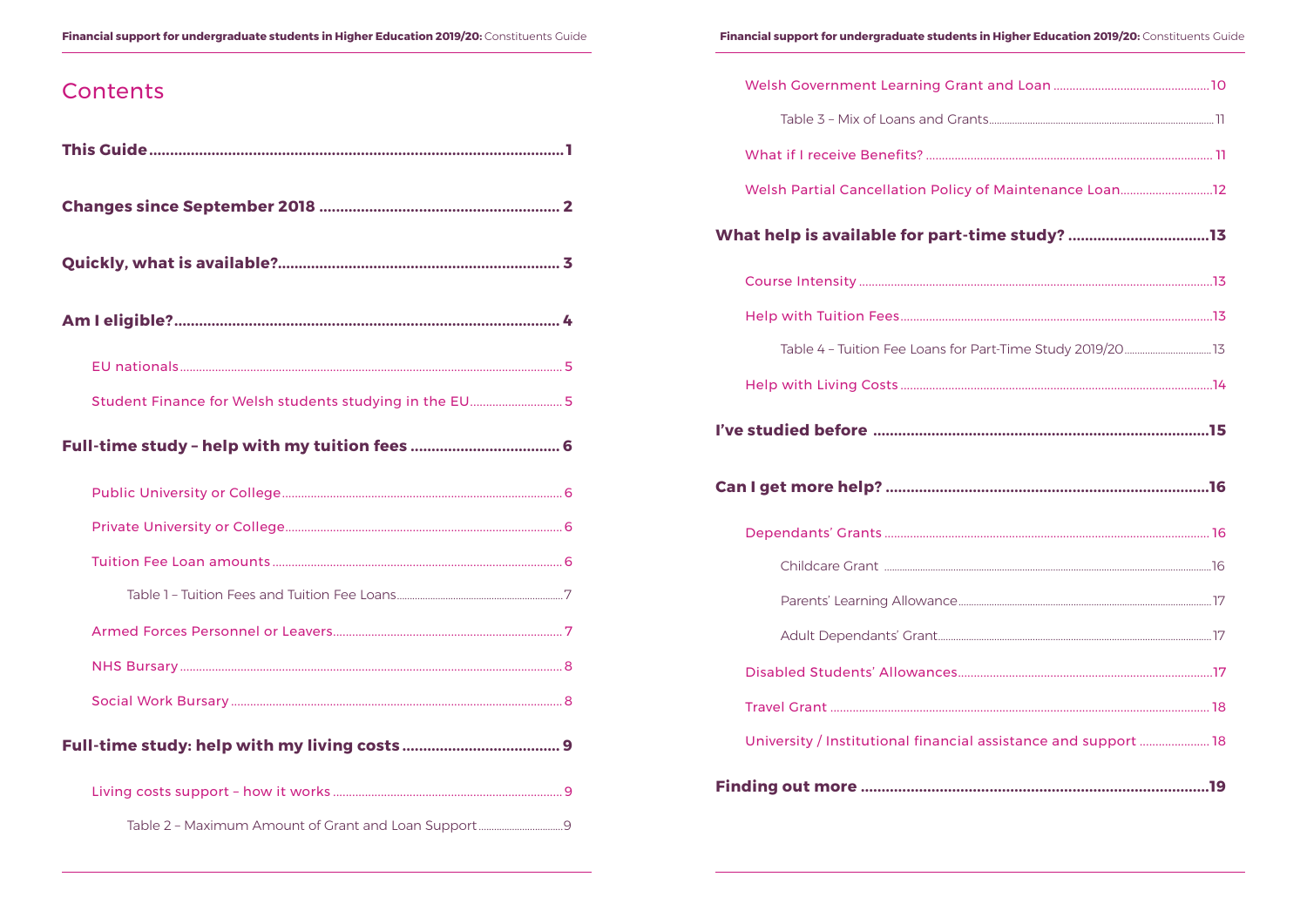## <span id="page-3-0"></span>This Guide

This guide provides information on the financial support available to eligible students who are planning to study a full-time or part-time undergraduate higher education course in the Academic Year 2019/20 and are ordinarily resident in Wales..

Student financial support can help with both tuition fee costs and living costs.

**[Student Finance Wales](https://www.studentfinancewales.co.uk/)** is responsible for assessing your eligibility for funding.

The **[Student Loans Company](https://www.slc.co.uk/)** then makes payments in the form of Grants or Loans to you (for living costs) and to the University or College for tuition fees.

If you commenced your studies prior to September 2019 you should consult previous guidance or contact Student Finance Wales.

The rules around student financial support are extremely complex with many exceptions and special circumstances. You will see the word "normally" used often in this factsheet. This is because this document is intended as a general guide and does not cover every single circumstance or entitlement possibility.

*Disclaimer: The Research Service is regularly asked about student finance and this quick guide sets out information about some of the questions we are most frequently asked. It is not intended as a comprehensive guide and you should always seek advice from Student Finance Wales or a suitably qualified professional that is tailored to your individual situation.*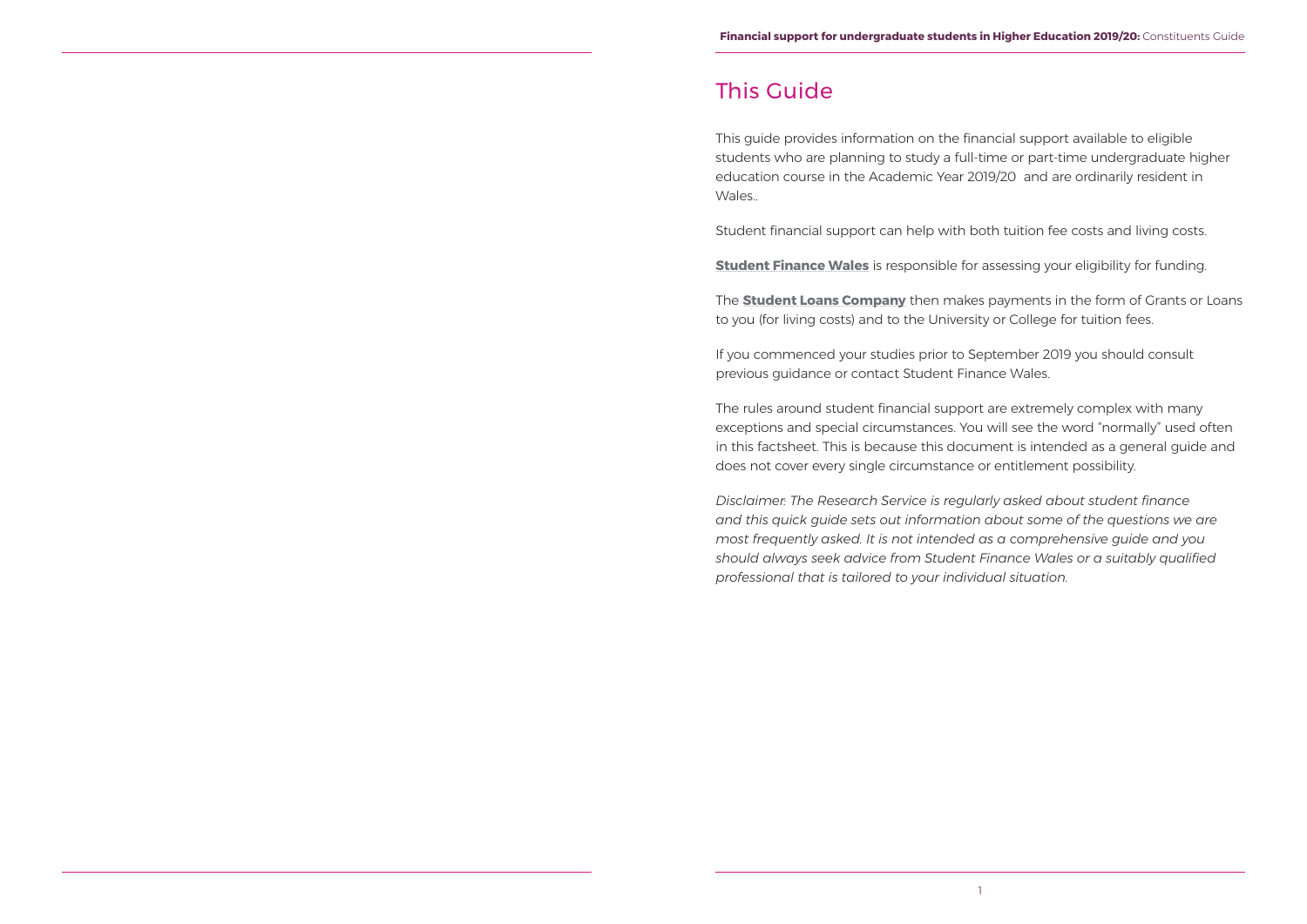## <span id="page-4-0"></span>Changes since September 2018

As a new student in September 2019, you will be the second year to start on the new undergraduate student support package. Those students who started their course prior to September 2018 will be on the old package.

**The emphasis in the new package has shifted to focussing on helping you with your living costs** as this was shown to be the biggest barrier to study in what is often called the **[Diamond Report](https://gov.wales/sites/default/files/publications/2018-02/higher-education-funding-final-report-en.pdf) (after the person who wrote it)**.

**Support is still available to help with Tuition Fees, but in the form of a Loan that has to be repaid.** 

- You could get a Tuition Fee Loan of up to £9,250 if studying at an eligible university or college in the UK.
- To help with living costs you could also get a maximum Welsh Government Learning Grant of between £1,000 and £10,124 if you study in London - which you could top-up with a small Maintenance Loan of £1,406. **This would give you a total funding amount of £11,530 to help with living costs.** If you met the
	- receive more than this.

## Quickly, what is available?

The following section briefly explains what support is available to undergraduate full and part-time students.

eligibility for some other Grants and allowances (see Section 7) you could then

Generally, the total funding amount you can get for living costs is determined by whether you are:



**Unlike the old system your household income doesn't affect the total funding amount you can get**, but it does decide the balance between the amount of Welsh Government Learning Grant (not repayable) and Loan (repayable) you can get.

**In other words, students with a lower household income would be entitled to more Welsh Government Learning Grant and less Loan** (specific details are below).

**You may not be eligible for all of the types of support shown here or the maximum amounts shown depending on your household circumstances and place of study**.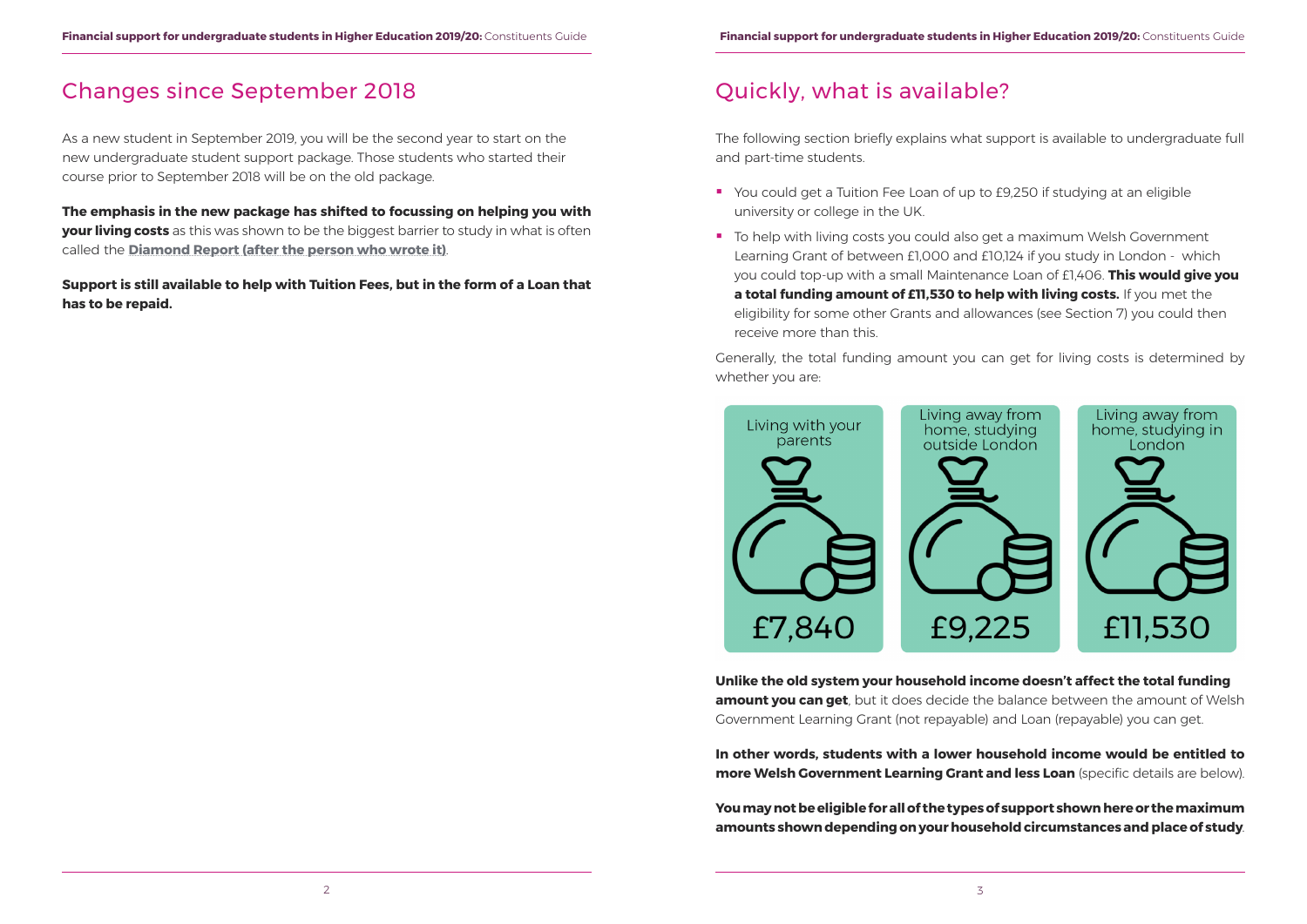## <span id="page-5-0"></span>Am I eligible?

The rules around eligibility can be complex and this guide is not intended to include details of all possible individual circumstances, it is meant as a general guide only. **You should seek advice from Student Finance Wales if you are unsure about your eligibility. You can find more information [here](https://www.studentfinancewales.co.uk/undergraduate-students/new-students.aspx)**.

Broadly speaking eligibility is dependent on all of the following criteria:

- **1.** Where you live (and your nationality and residency status)
- **2.** Your course
- **3.** Your University or College
- **4.** Your age

In general, to be eligible for support:

- **You must be:** 
	- ◊ a UK national or have 'settled status' (no restrictions on how long you can stay in the UK) and
	- ◊ normally live in Wales and
	- ◊ have been living in the UK for 3 years before starting the course.
- the course must lead to a recognised qualification (it doesn't have to be a traditional First Degree such as a BA or BSc. Criteria include HNDs, HNCs, Foundation Degrees **[and others](https://www.studentfinancewales.co.uk/undergraduate-students/new-students.aspx)**);
- the higher education institution or college must be publicly funded;
- $\blacksquare$  it normally must be located in the UK;
- **i** if you study in a private institution you must study a course which has been specifically approved by the Welsh Government (you can find this out from Student Finance Wales);
- To qualify for a Maintenance Loan you must be under 60 when you start your course but no limit applies for the Tuition Fee Loan or the Welsh Government Learning Grant.

If you are an EU national, subject to eligibility, you can normally get the Tuition Fee Loan. EU nationals can only get help with living costs in specific circumstances. You must be an EU national who is living in Wales on the first day of your course, been normally living in the EEA or Switzerland for the last three years, and you will be studying at a university in Wales. **[EU students starting a higher education course](https://www.studentfinancewales.co.uk/eu/eu-student-finance-available-in-201920.aspx)  [in 2018/19](https://www.studentfinancewales.co.uk/eu/eu-student-finance-available-in-201920.aspx)** will continue to pay the same fees as UK students and remain eligible for their entitled support for the duration of their course. You should check the **[Student Finance Wales](https://www.studentfinancewales.co.uk/undergraduate-students/new-students.aspx)** website or contact them if you think you need extra help.

If you don't meet the above residency and nationality criteria, there are some other criteria such as being a refugee. You should check the **[Student Finance Wales](https://www.studentfinancewales.co.uk/undergraduate-students/new-students.aspx)  [website](https://www.studentfinancewales.co.uk/undergraduate-students/new-students.aspx)**.

## EU nationals

With regards to the UK's departure from the European Union, the Minister for Education in Wales made the following announcement on 31 May 2019:

> I am pleased to confirm that EU nationals who intend to study in Wales for the academic year 2020/21 will be eligible to pay the same tuition fees as Welsh students and will be eligible to receive loans and/or grants from Student Finance Wales (SFW), subject to existing eligibility criteria.

This is a continuation of the current policy and students will be eligible to receive support until they finish their course. This applies to all student finance from SFW for students in Wales for which EU nationals are eligible. This includes loans to cover tuition fees (for those resident in the EEA for three years), loans and grants for maintenance (limited to those resident in the UK for at least three years), and some other grants and allowances.

The rules applying to EU nationals who will apply for a place at university for the academic year 2020/21 to study a course which attracts student support are unchanged. SFW will assess these applications against existing eligibility criteria, and will provide loans and/or grants in the normal way. EU nationals, or their family members, who are assessed as eligible to receive grants and/or loans will be eligible for the duration of their study on that course.

Students should consult their university's student finance office or the Student Finance Wales website for information about the support available.

## Student Finance for Welsh students studying in the EU

If you are a Welsh student studying in the EU, the Welsh Government regularly updates its webpages on how the UK's departure from the EU might affect your study. We recommend checking the **[Welsh Government webpage](https://gov.wales/preparing-wales-brexit/education-and-skills)** regularly for updates.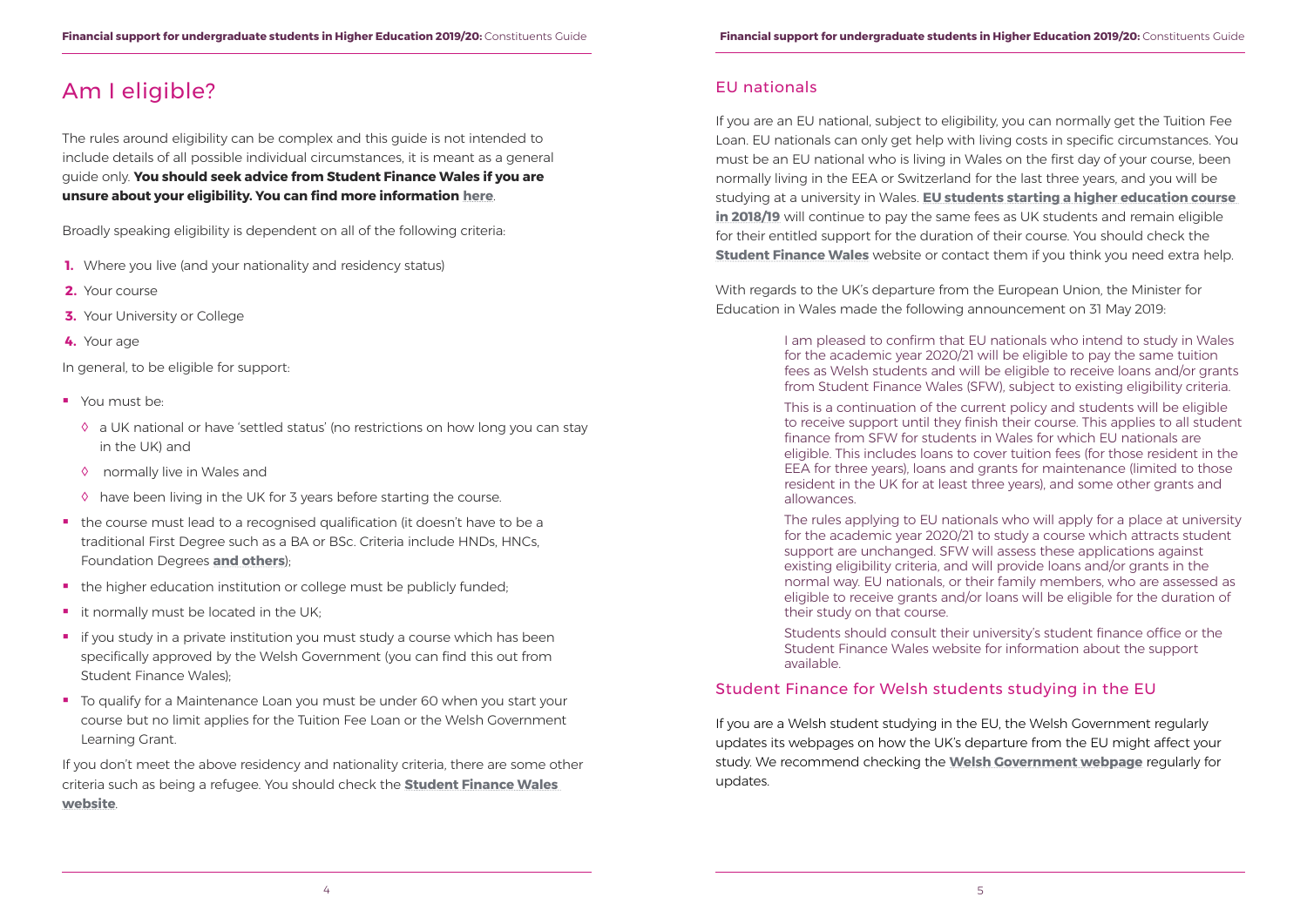## <span id="page-6-0"></span>Full-time study – help with my tuition fees

The amount of Tuition Fee Loan you are entitled to depends on where you want to study. It is not means tested, meaning any eligible student can take out the maximum amount.

## Public University or College

If you are studying at a publicly-funded University or College, they can **[charge a](https://www.studentfinancewales.co.uk/undergraduate-students/new-students/what-financial-support-is-available/tuition-fee-support.aspx)  [maximum of £9,000 tuition fees](https://www.studentfinancewales.co.uk/undergraduate-students/new-students/what-financial-support-is-available/tuition-fee-support.aspx)** per year in Wales (and £9,250 in other parts of the UK).

Most students can take out a Tuition Fee Loan that covers all their fees if they go to this type of University or College.

## Private University or College

There are two big differences if you study at a private University or College.

Firstly, there are no restrictions on the Tuition Fee they can charge you – they could charge more than £9,250 if they wanted to.

Secondly, even though they could charge more, the amount of Tuition Fee Loan you can take out is less than if you were at a public institution. This means that if they charge you more than the maximum level of Tuition Fee Loan you can get, then you will have to fund the difference yourself.

Finally, you can only get a Tuition Fee Loan when studying at this type of provider if your course has been specially designated by the Welsh Government. Student Finance Wales holds a list of courses so we recommend **[contacting them](https://www.studentfinancewales.co.uk/contact.aspx)** for more information.

## Tuition Fee Loan amounts

The table below shows Tuition Fee levels and Tuition Fee Loan amounts.

Table 1 – Tuition Fees and Tuition Fee Loans

*Source: Student Finance Wales*

The Tuition Fee Loan is paid directly to the place you are studying. There are complex rules about how much you will have to pay back if you leave your course before completing it. You should check the Student Finance Wales website if you need to know more about this.

## Armed Forces Personnel or Leavers

If you are currently serving in the Armed Forces (service personnel or SP) or have left (Service Leavers or SL) you may be entitled to claim Enhanced Learning Credits under the Enhanced Learning Credits Scheme and/or take advantage of the Publicly Funded Further Education/Higher Education scheme (PF HE/HE).

Eligibility and entitlements are complex, and differ for current service personnel (SP) and service leavers (SL).

*Studying at a public university or college in* 

Studying at a public university or college **England, Northern Ireland or Scotland** 

|                                                                    | <b>Maximum</b><br>you can be<br>charged       | <b>Tuition Fee</b><br><b>Loan available</b><br>to you (not<br>means tested)                    |
|--------------------------------------------------------------------|-----------------------------------------------|------------------------------------------------------------------------------------------------|
| lic university or college in<br>Wales                              | £9,000                                        | £9,000                                                                                         |
| lic university or college in<br>rn Ireland or Scotland             | £9,250                                        | £9,250                                                                                         |
| te university or college in<br>designated by the Welsh<br>/ernment | No restrictions<br>on what they<br>can charge | £6,165 (if this<br>doesn't cover your<br>whole fee then<br>you must make<br>up the difference) |
| tered provider in England                                          | £9,250                                        | £9,250                                                                                         |

*Studying at a private university or college in the UK on a course designated by the Welsh Government*

*Studying at a registered provider in Englo*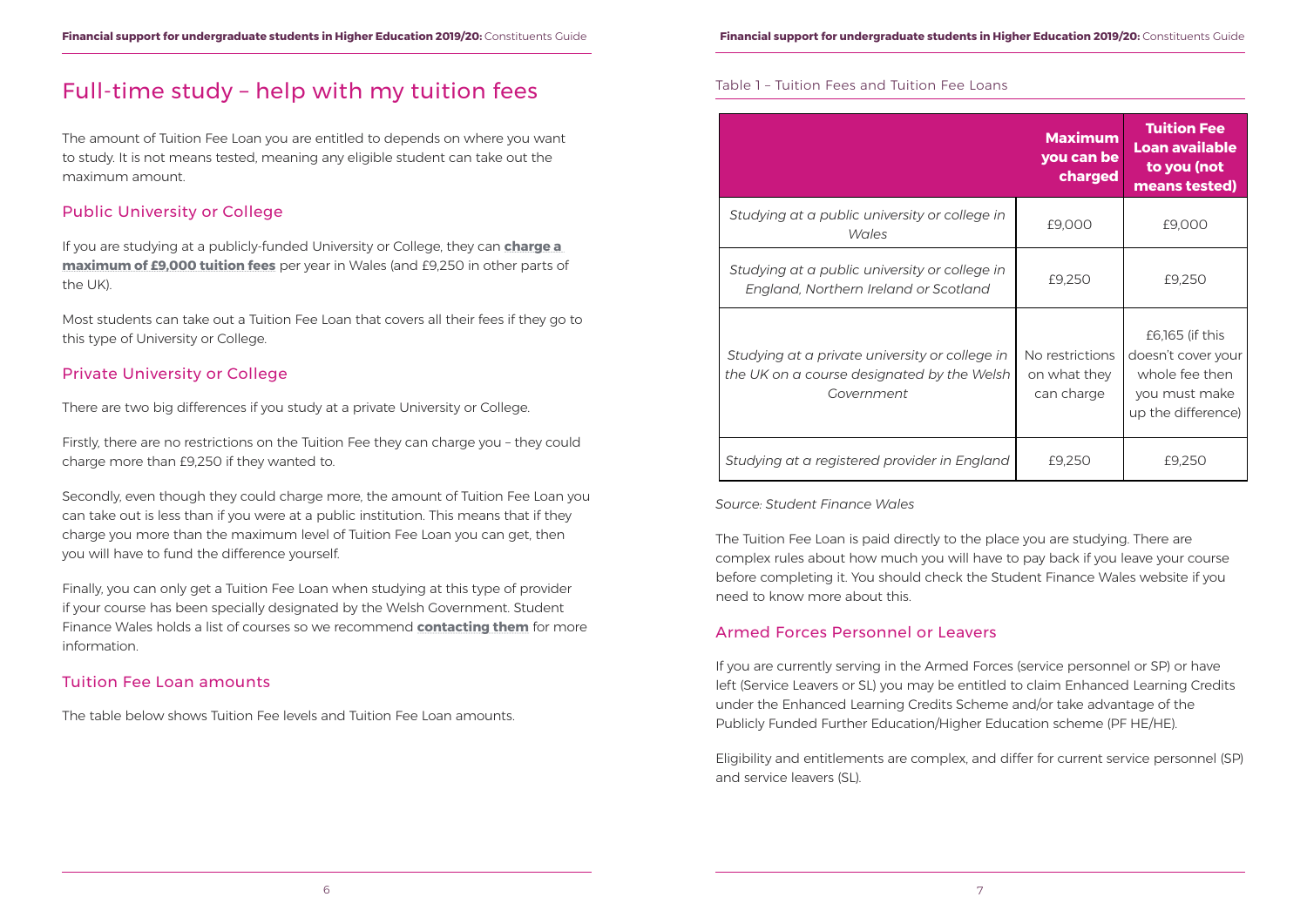<span id="page-7-0"></span>Please see the ELCS website for details on **[serving entitlement](http://www.enhancedlearningcredits.com/serving-personnel/claiming-elc-personnel)** (SP) or **[service](http://www.enhancedlearningcredits.com/service-leaver/ex-service-guidance)  [leaver entitlement](http://www.enhancedlearningcredits.com/service-leaver/ex-service-guidance)** (SL) to Enhanced Learning Credits. Also, see **[here](http://www.enhancedlearningcredits.com/serving-personnel/claiming-publicly-personnel)** (SP) or **[here](http://www.enhancedlearningcredits.com/service-leaver/claiming-publicly-leaver)** (SL) for details of the PF HE/FE scheme.

There is a FAQ section for both schemes which you can find **[here](http://www.enhancedlearningcredits.com/faqs)**.

Full details on eligibility and amounts can be found in **[JSP 822](https://assets.publishing.service.gov.uk/government/uploads/system/uploads/attachment_data/file/600177/20170317-JSP_822_Part_1-Final.pdf)** (see Part 1) which the ELC Scheme advises you to read before making an application.

### Broadly there are **three tiers of funding to the ELCS**.

- **Lower Tier: funding up to a maximum of 3 awards of £1,000 per financial year (i.e.**) 3x £1,000 awards split over 3 years).
- Aggregated Lower Tier: you can combine the above into one single payment of £3,000 in certain circumstances.
- Upper Tier: Like the lower tier but at £2,000 per financial year.

### NHS Bursary

If you are studying a course that will lead to a qualification in medicine, dentistry or healthcare then you might be able to get a bursary from NHS Wales. The NHS Bursary is assessed and paid by the NHS Bursary Scheme and not Student Finance Wales. Tuition fees will be dealt with directly by the NHS. You won't receive support from Student Finance Wales unless you choose to study elsewhere in the UK where no healthcare bursary is offered. You should **[contact the Student Awards Services](http://www.nwssp.wales.nhs.uk/student-awards)  [at NHS Wales](http://www.nwssp.wales.nhs.uk/student-awards)** for more information.

### Social Work Bursary

If you are studying an approved undergraduate or Masters degree course in social work, you can apply for the Social Work Bursary from Social Care Wales. Students studying an approved Masters course can also receive an additional income assessed bursary. For more information, including eligibility criteria, you can contact the Student Funding and Grants Team at Social Care Wales at:

Phone: 029 2078 0698 Minicom: 029 2078 0680 Email: **[studentfundingandgrants@socialcare.wales](mailto:studentfundingandgrants@socialcare.wales)** Link: **[www.socialcare.wales/careers/student-funding](http://www.socialcare.wales/careers/student-funding)**

## Full-time study: help with my living costs

## Living costs support – how it works

Help with living costs is a bit more complex than Tuition Fee Loans. It is meanstested meaning your household income is taken into account but only for the purposes of deciding the balance of Welsh Government Learning Grant and Loan you can get.Living costs support works like this:

**1.** You can start by working out the maximum possible entitlement depending on whether you will be living with your parents, living away from home and studying outside of London or living away from home and studying in London.

**The maximum entitlements for most eligible students are shown in Table 2:**

### Table 2 – Maximum Amount of Grant and Loan Support

*Source: Student Finance Wales*

balance between Welsh Government Learning Grant and Loan is dependent on your household income meaning the higher your household income in general

- **2.** The amount of grant you could receive is then calculated (see Welsh Government Learning Grant section below).
- **3.** You then have the option of topping this amount up with a Maintenance Loan to reach the maximum entitlement shown in the table above. The exact the less grant and more loan you can get.
- **4.** If you are eligible for any additional allowances based on your particular may take you above the normal maximum of £11,530 mentioned in Table 2).

circumstances these are then worked out and added to your entitlement (which

### **Your circumstances**

Living with your parents

Living away from home and studying out

Living away from home and studying

|              | <b>Maximum Grant and</b><br><b>Loan Amount for</b><br><b>Full-Time Students</b> |
|--------------|---------------------------------------------------------------------------------|
|              | £7,840                                                                          |
| tside London | £9,225                                                                          |
| in London    | £11,530                                                                         |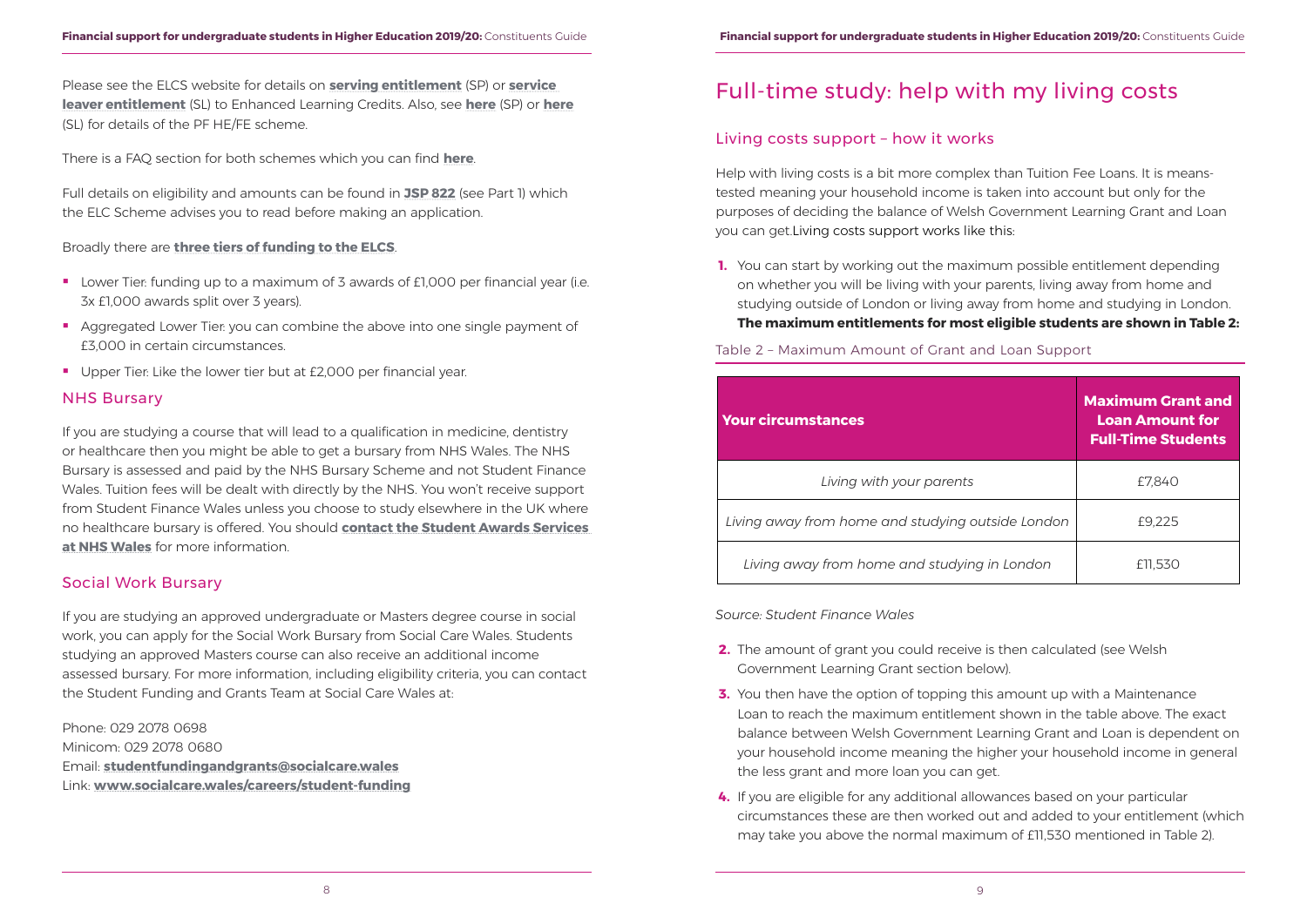### <span id="page-8-0"></span>Welsh Government Learning Grant and Loan

Most students will be eligible for a minimum Welsh Government Learning Grant (WGLG) of £1,000. This is not means tested and you don't have to pay it back. It is meant to be "universal", meaning everyone can receive it unless they fall into some very specific exceptions.

The rest of your living cost support (excluding additional help based on particular circumstances) is made up of a combination of WGLG and Loan.

The final amount is a mix of these depending on your household income. Table 3 below shows how your household income affects the mix of Grant and Loan you could claim.

The Grant columns in Table 3 include the minimum WGLG mentioned above of £1,000.

As you can see, even if you have the lowest household income of £18,370 or less, you would still require a small Maintenance Loan to bring you up to your maximum entitlement.

Likewise if you have the highest household income of £59,200 or more you can still receive the minimum £1,000 in WGLG.

### Table 3 – Mix of Loans and Grants

*Source: Student Finance Wales*

## What if I receive Benefits?

You must always declare your student income and status as a student to the relevant bodies if you are claiming any benefits even if all you have taken out is a Maintenance Loan that you have to pay back.

You should also take advice from an official source before you make any decisions on how much support for living costs you take out as you may be treated as having taken all of the available support theoretically available to you, even if you chose not to take it all out. This could leave you in hardship.

Normally some of your student income is not counted for the purposes of working out your benefits. Some types of student income for particular circumstances may be entirely ignored when working out your benefit entitlement.

| <b>Household</b><br>income | Living with your<br>parents |        | <b>Living away from</b><br>home, studying<br>outside London |        | <b>Living away from</b><br>home, studying in<br><b>London</b> |         |
|----------------------------|-----------------------------|--------|-------------------------------------------------------------|--------|---------------------------------------------------------------|---------|
|                            | <b>Grant</b>                | Loan   | <b>Grant</b>                                                | Loan   | <b>Grant</b>                                                  | Loan    |
| £18,370 or<br>less         | £6,885                      | £955   | £8,100                                                      | £1,125 | £10,124                                                       | £1,406  |
| £25,000                    | £5,930                      | £1,910 | £6,947                                                      | £2,278 | £8,643                                                        | £2,887  |
| £35,000                    | £4,488                      | £3,352 | £5,208                                                      | £4,017 | £6,408                                                        | £5,122  |
| £45,000                    | £3,047                      | £4,793 | £3,469                                                      | £5,756 | £4,174                                                        | £7,356  |
| £59,200 or<br>more         | £1,000                      | £6,840 | £1,000                                                      | £8,225 | £1,000                                                        | £10,530 |
| <b>Total</b>               | £7,840                      |        | £9,225                                                      |        | £11,530                                                       |         |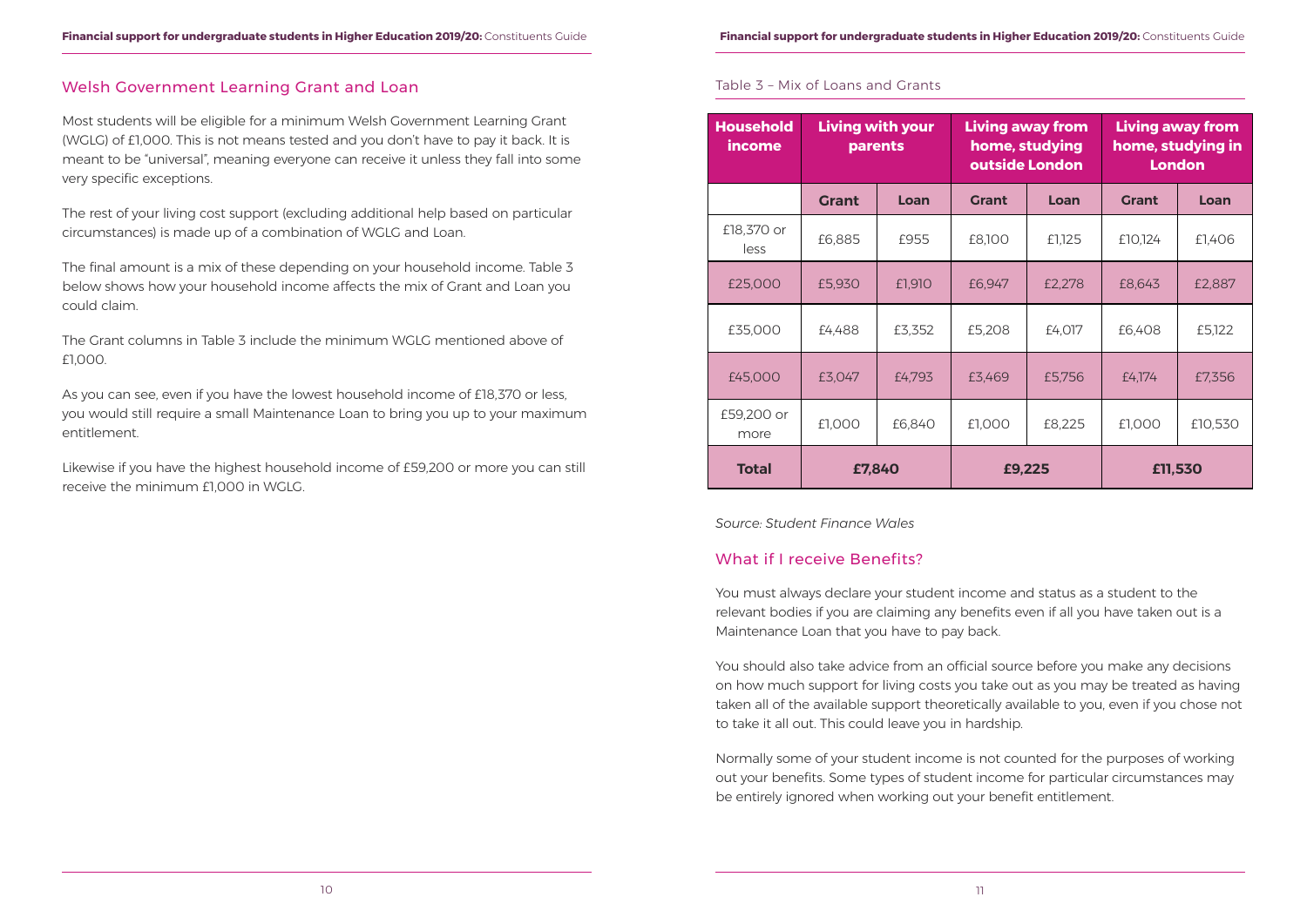## <span id="page-9-0"></span>Welsh Partial Cancellation Policy of Maintenance Loan

Previously, students who took out a Maintenance Loan through Student Finance Wales, could have up to £1,500 cancelled from their student Loan balance by the Welsh Government when they started repaying.

Welsh Government has announced the scheme would still run for those starting in September 2019, and that regulations would be sent to the National Assembly for agreement in due course. For more information on the Welsh Partial Cancellation Policy **[guidance is available here](https://www.studentfinancewales.co.uk/media/198481/sfw-repayments-guidance-ay-19-20-v20.pdf)**. We recommend speaking to Student Finance Wales if you have any questions.

## What help is available for part-time study?

For part-time undergraduate study the package is a pro-rata version of the full-time package described above, i.e. eligible students can receive a pro-rata Tuition Fee Loan for tuition fees and pro-rata Welsh Government Learning Grant and pro-rata Maintenance Loan for help with living costs.

## Course Intensity

You can't normally get student support if your course intensity is less than 25%.

Course intensity means the percentage of time that you're studying compared to a full-time course. A full-time course has a course intensity of 100%. Part-time courses will usually have a course intensity of 25%, 50% or 75%. There's more information on course intensity **here**.

## Help with Tuition Fees

Like full-time study there is a maximum amount of Tuition Fee Loan you can receive. The maximum amounts of Tuition Fee Loan can be seen in Table 4 below.

Table 4 – Tuition Fee Loans for Part-Time Study 2019/20

*Source: Student Finance Wales*

| <b>Maximum Tuition Fee Loan available for Part-Time Students 2019/20</b>                |        |
|-----------------------------------------------------------------------------------------|--------|
| Studying at a public university or college in Wales                                     | £2,625 |
| Studying at a public university or college in England,<br>Northern Ireland or Scotland  | £6,935 |
| Studying at a private university or college in England,<br>Northern Ireland or Scotland | £4.625 |

| I Tuition Fee Loan available for Part-Time Students 2019/20 ا               |        |  |  |
|-----------------------------------------------------------------------------|--------|--|--|
| It a public university or college in Wales                                  | £2,625 |  |  |
| a public university or college in England,<br>Northern Ireland or Scotland  | £6,935 |  |  |
| a private university or college in England,<br>Northern Ireland or Scotland | £4,625 |  |  |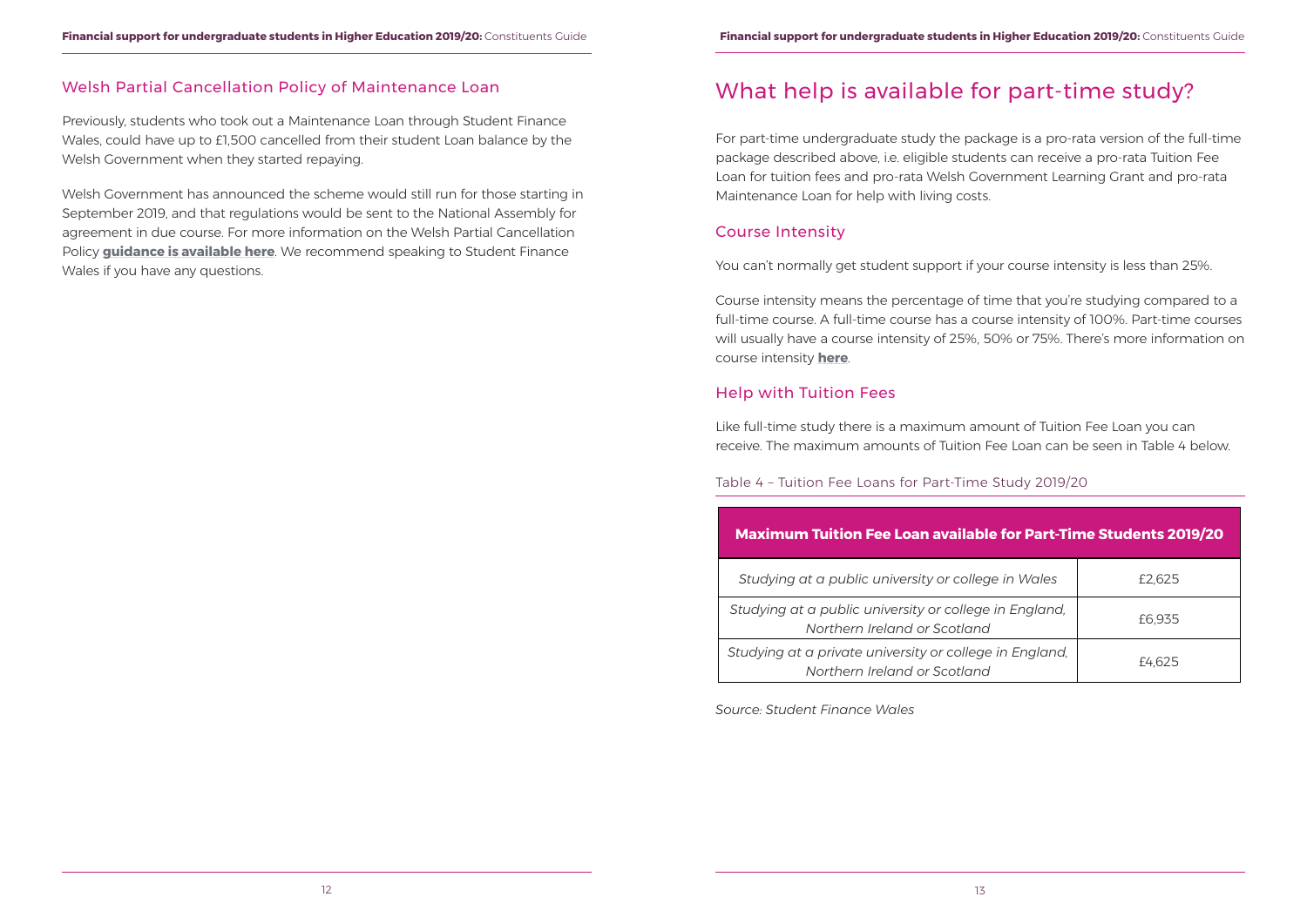## <span id="page-10-0"></span>Help with Living Costs

Like with full-time students, you can receive help with your living costs in the form of a Welsh Government Learning Grant and Maintenance Loan. Also like full-time students, these are subject to maximum amounts per year with the balance of Loan versus Welsh Government Learning Grant being based on your household income.

The balance between the amount of Welsh Government Learning Grant (not repayable) and Loan (repayable) depends on your circumstances.

The **[maximum amount of grants and loans available is £5,111.25](https://www.studentfinancewales.co.uk/undergraduate-students/part-time-students/part-time-student-finance-available-in-201920.aspx)**. This is based on 75% course intensity. It will be less per year if your course is less-intensive (i.e. at 50% or 25% intensity).

You should **[contact Student Finance Wales](https://www.studentfinancewales.co.uk/contact.aspx)** to understand your exact entitlement.

You may also be eligible for additional help as detailed in Section 8 below.

## I've studied before

There are complex rules on what you are entitled to if you are thinking of studying a course which is of an equivalent level to one you've already studied, regardless of if you completed it or not. They are applicable to both full-time and part-time study.

If you hold an undergraduate qualification and are thinking of doing a postgraduate qualification then there's another package of support available to you.

Generally speaking you are entitled to support for each year of your course plus another year. If you have studied a previous course your entitlement may be reduced by the years you've studied previously. This is true even if you did not apply for any Tuition Fee Loan or Living Cost support. You also may not be eligible for any support if you already hold a UK Honours Degree.

Examples are provided on the **[Student Finance Wales](https://www.studentfinancewales.co.uk/undergraduate-students/new-students/previous-study-rules.aspx)** website.

There are however a number of exceptions for particular courses of study. These are for students taking courses in medicine, dentistry, veterinary science, architecture, social work and undergraduate Initial Teacher Training (ITT). Students will continue to be eligible for loans for living costs, even if they already hold an equivalent or higher level qualification. There are also exceptions if you didn't complete your course due to compelling personal reasons. You will need to provide evidence of this. Depending on your circumstances, this could be by way of medical evidence from your GP, from social services or from the student advisory service from your college or university that substantiates your personal or family crisis. These will be considered carefully prior to a decision being made.

If you have previously studied a course of higher education at undergraduate level you should speak to Student Finance Wales before making any decisions and see if you fall under an exemption.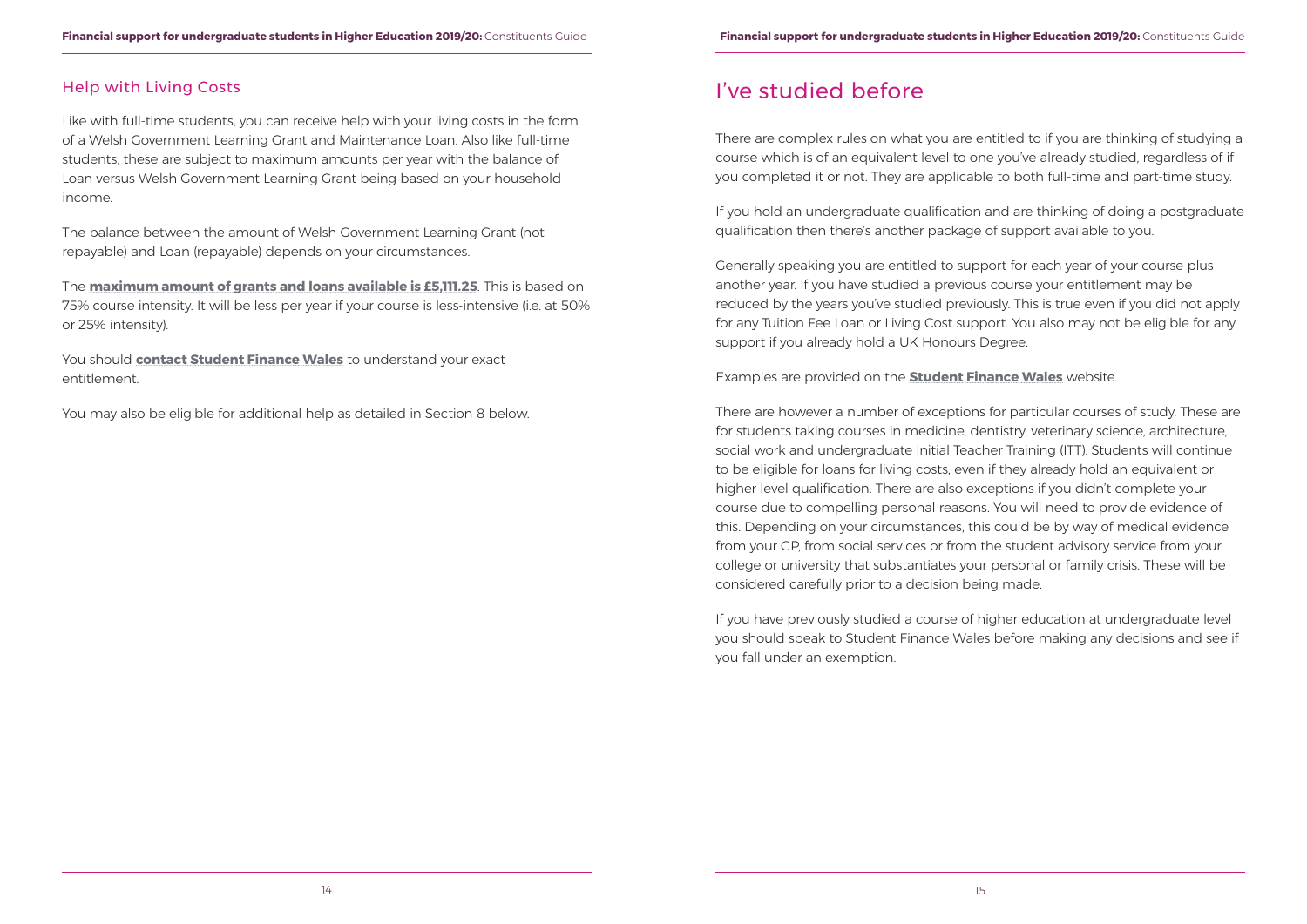## <span id="page-11-0"></span>Can I get more help?

There are extra **[Grants](https://www.studentfinancewales.co.uk/undergraduate-students/part-time-students/part-time-student-finance-available-in-201920.aspx)** available to help you if you have particular circumstances and therefore need additional support. The amount of funding differs for full-time and part-time students. The figures in brackets refer to part-time students.

All these are on top of any entitlement to Tuition Fee Loan and Welsh Government Learning Grant and Loan.

## Dependants' Grants

These are Grants for students with dependent children or dependent adults. They are available for full-time and part-time students, depending on the intensity of the course.

### Childcare Grant

This is available to students to help meet the costs of childcare for children in approved or registered childcare (this bit is very important) under the age of 15 or under the age of 17 if the child has additional learning needs.

The Grant can be used to meet up to 85% of your childcare costs up to a maximum of £161.50 (£121.13 part-time) per week for one child, or a maximum of £274.55 per week (£205.91 part-time) for two or more children.

You won't quality for this grant if either you or your partner claims the childcare element of:

- **the childcare element of Working Tax Credit or Universal Credit;**
- **thax-free Childcare from HM Revenue and Customs:**
- **NHS-funded childcare Grants:**

**[Disabled Students' Allowances](https://www.studentfinancewales.co.uk/undergraduate-students/new-students/what-financial-support-is-available/disabled-students-allowances.aspx)** are additional sources of funding available to students who have a disability, including a long-term health condition, mentalhealth condition or learning difficulty.

You could choose to receive the Childcare Grant, but only if you stopped receiving support from these sources. You should take advice before making such a decision as it may affect any other benefits you receive.

- non-medical helper allowance £21,181 (£16,853part-time) maximum per year;
- **specialist equipment allowance £5,657 maximum for the whole course;**
- general allowance (for other disability related expenditure) £1,785 (£1,420 parttime) per year;
- disability-related travel allowance reasonable travel costs incurred as a result of the student's condition.

To qualify for the part-time entitlement, your course intensity must be at least 50%.

### Parents' Learning Allowance

This is intended to help students who have dependent children and is to help you pay for course related costs. You may be eligible for a maximum of £1,557 (£1,167.75 part-time) per year.

The part-time entitlement is based on your course intensity (meaning the maximum amount for part-time study (£1,167.75) shown above will be less if your course intensity is less than 75%).

You do not have to pay childcare to be eligible for this Grant.

### Adult Dependants' Grant

This is intended to help students who have a family member who they support financially and who is not their child. Their income cannot be more than £3,923 a year.

The maximum Grant available is £2,732 (£2,049 part-time) per year. You may only apply for one Grant, even if you have more than one adult dependant. The income of the adult who is dependent on you can't be more than £3,923 a year.

## Disabled Students' Allowances

The allowances are not means-tested. There are four types of allowance available:

You must have a Study Needs Assessment to evaluate the type of support you need.